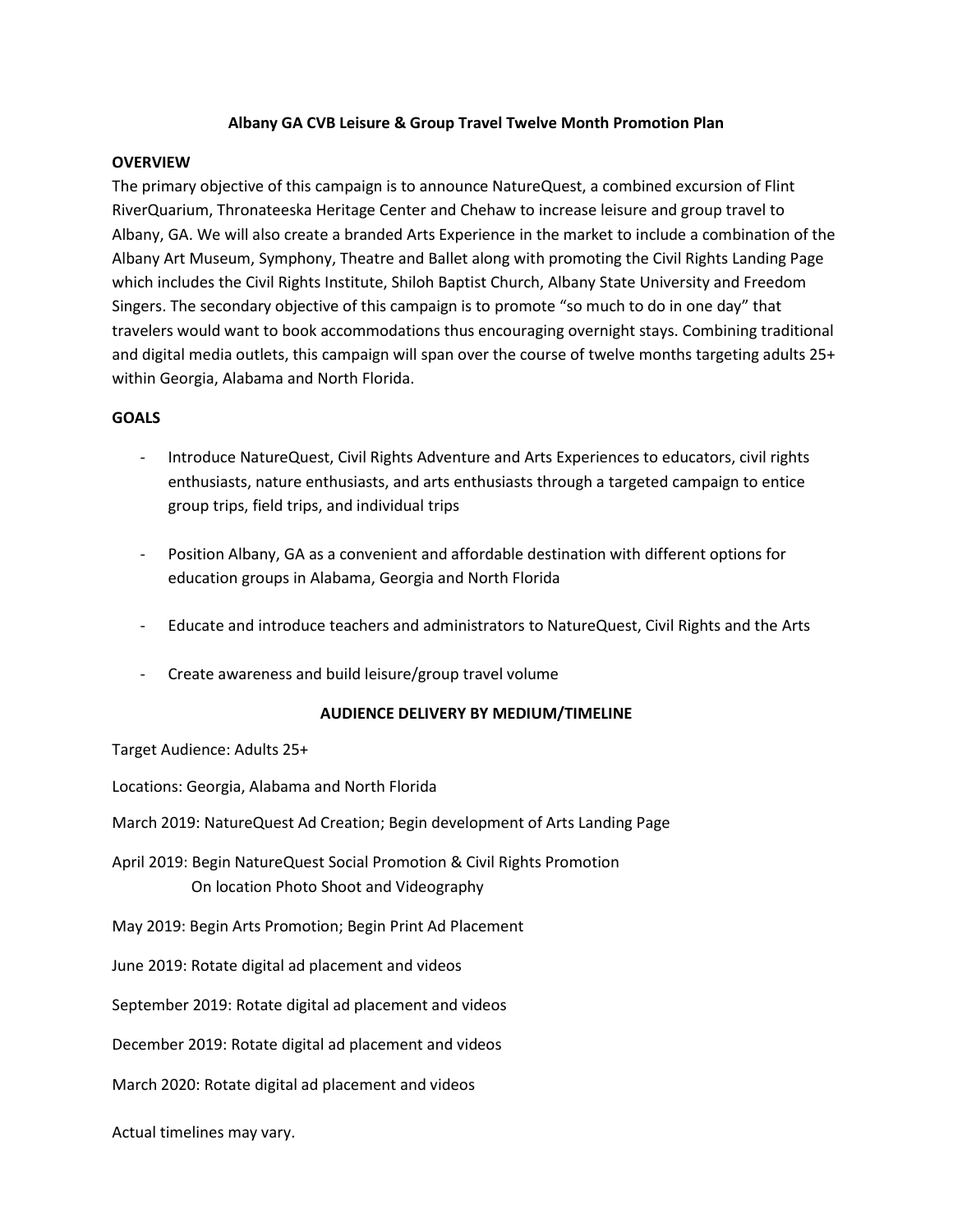#### **AUDIENCE DELIVERY BY MEDIUM/TIMELINE**

## **PRINT ADVERTISING**

Alabama Magazine (Lifestyle Magazine) 1/3 page - \$1,340 per month (Monthly publication) Flight Dates: Three selected months totaling \$4,020 Estimated Reach: 25,000 per month

East Alabama Magazine (Lifestyle Magazine) 1/3 page - \$765 (Monthly publication) Flight Dates: Three selected months totaling \$2,295 Estimated Reach: 4,000 per month

Macon Living (Lifestyle Magazine) 1/3 page - \$1,210 (Monthly Publication) Flight Dates: Three selected months totaling \$3,630 Estimated Reach: 10,000 per month

Valdosta Magazine (Lifestyle Magazine) 1/6 page - \$310 (Monthly publication) Flight Dates: Three selected months totaling \$930 Estimated Reach: 3,500 per month

Tallahassee Magazine (Lifestyle Magazine) 1/8 page - \$610 (Monthly publication) Flight Dates: Three selected months totaling \$1,830 Estimated Reach: 19,000 per month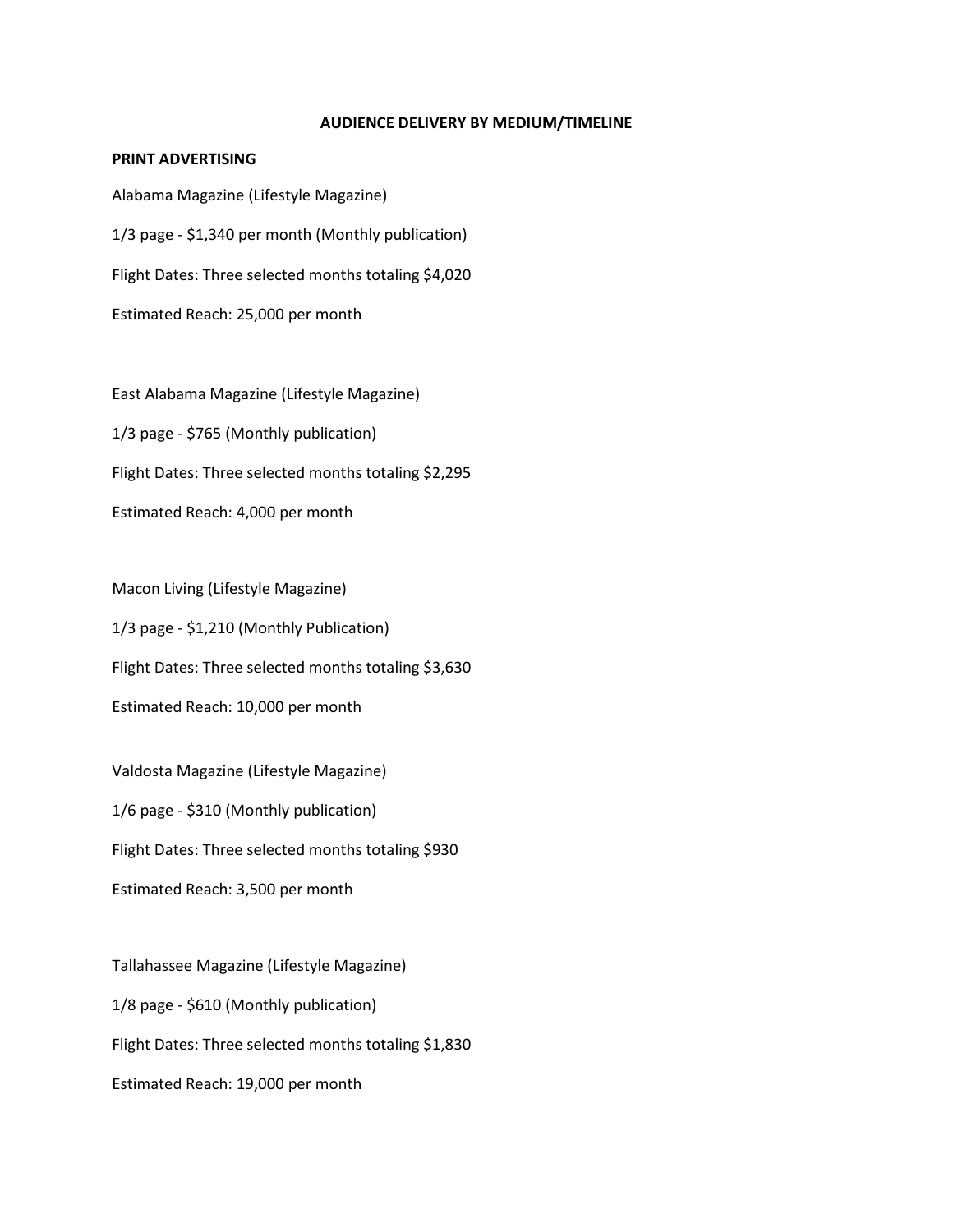#### **DIGITAL ADVERTISING**

Facebook/Instagram Targeting adults 25+ in a 50-mile radius of the following cities Georgia: Albany, Atlanta, Columbus, Macon, and Valdosta Alabama: Dothan, Enterprise, and Montgomery Florida: Tallahassee and Panama City Total Media Placement: \$36,000 Flight Dates: 12 months Estimated Reach during the campaign: 7.7M Potential Reach: Families 5.4M; Travel 5M; Outdoor 980K; Teachers 26K; History and Nature 3.1M

#### **DIRECT MAIL**

Postcard targeting educators and administrators within 150-mile radius of Albany

Total Production/List Purchase/Mail Service/Postage: \$2,500 (2 drops)

Estimated Reach: 490 per mailing

#### **WEBSITE DEVELOPMENT**

NatureQuest Landing Page **Included** in CreateAthon

Civil Rights Landing Page **Included in 2018** Dev.

Arts Landing Page \$3,750

Estimate includes creation of landing page comparable to others, ArtsAlbanyGA.com to include Albany Art Museum, Symphony, Theatre and Ballet. Project includes strategy/planning, HTML, and programming to create a page with single contact form for conversion tracking and social media targeted advertising. Estimate does not include original/stock photography or videography, database programming to implement new functionality or navigation,  $3^{rd}$  party software integration,  $3^{rd}$  party application fees or ecommerce.

**Site Hosting Included in VisitAlbanyGA.com Included in VisitAlbanyGA.com**